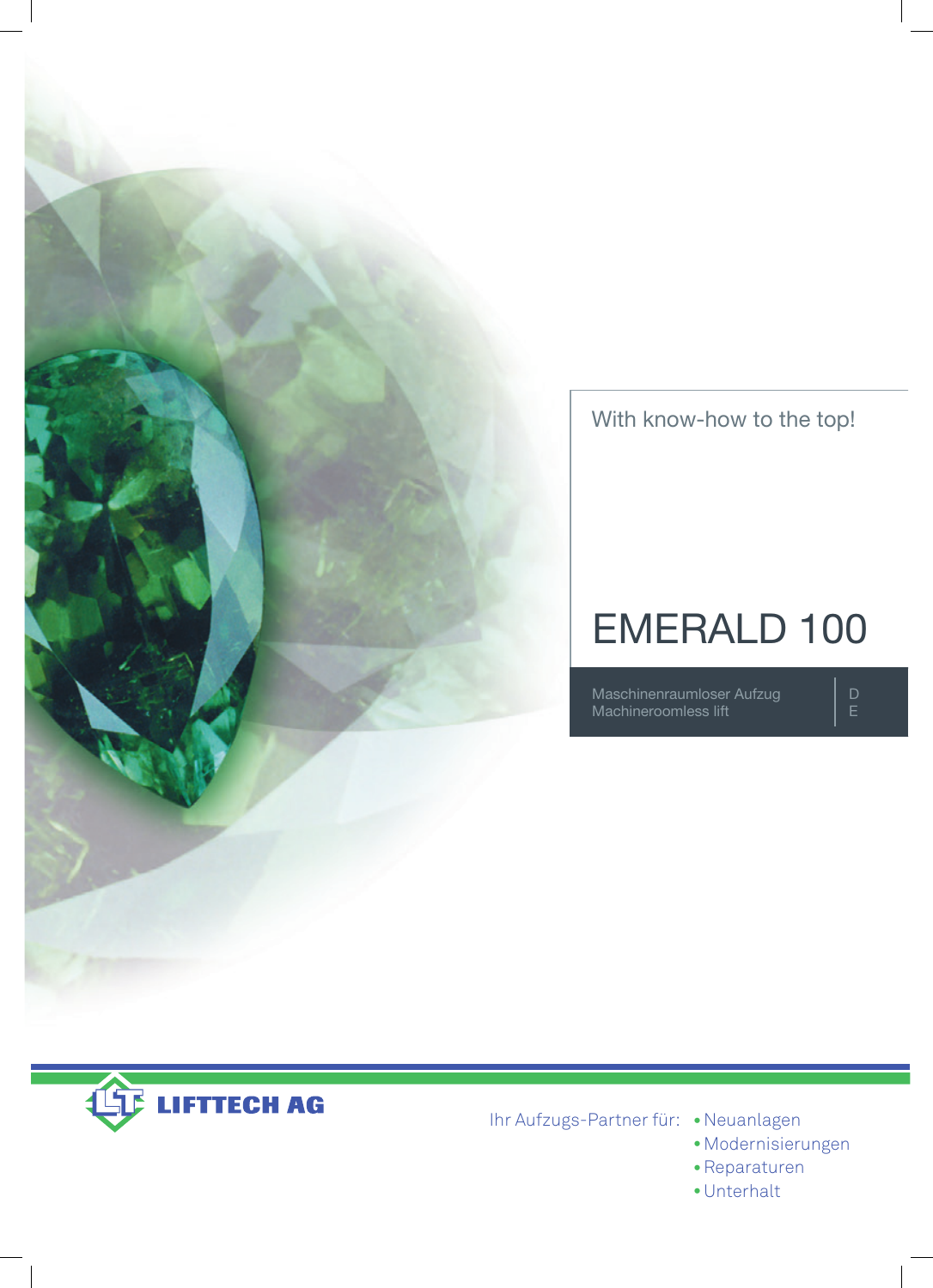## EMERALD 100 Maschinenraumloser Aufzug

## Machineroomless lift

#### MERkMALE Auf EinEn BLick

- Konstruktion nach ARL 95/16/FG und En81-1:1998+A3:2010 oder nach Gost P53780-2010
- Baumustergeprüft in Übereinstimmung mit der ARL 95/16/EG und En81-1 (bis 3600 kg)
- Tragkraft von 450 kg bis 2000 kg und 2000 kg bis 3600 kg
- förderhöhen: siehe Tabellen auf den Seiten 5-7
- Geschwindigkeiten: siehe Tabellen auf den Seiten 5-7
- Breitkorboptionen für 800 kg, 900 kg und 1000 kg
- Türen zentral oder einseitig öffnend\*\*
- Durchladung für 630 kg, 1000 kg (nur bei Tiefkorb), 1275 kg, 1600 kg und 2000 kg sowie von 2000 kg bis 3600 kg
- feldbussteuerung fST
	- Variable Anordnung des Steuerschrankes
	- Geringe Montagekosten durch vorkonfektioniertes System

#### **OPTIONAL**

- Geschwindigkeit 1,6 m/s für Tragkräfte von 2000 kg bis 3600 kg auf Anfrage
- Evakuierungssteuerung EVA
- Sonderabmessungen und Anfertigungen nach kundenwunsch
- Liftmonitoring LMS
- Ausführung nach En81-70:2003 und En81-70/A1:2004
- Ausführung nach En81-71:2005 und En81-71/A1:2006
- Fangvorrichtung am Gegengewicht\*\*\*
- Größere Förderhöhen auf Anfrage
- **Typenabhängig**
- Benötigt größere Schachtbreite

#### fEATuRES AT A GLAncE

- Engineered to Lift Directive 95/16/EU and En81-1:1998+A3:2010 or acc. to Gost P53780-2010
- Type certified lift in accordance with Lift Directive 95/16/Ec and En81-1 (up to 3600 kg)
- Duty load from 450 kg to 2000 kg and 2000 kg to 3600 kg
- Travel height: refer to tables on pages 5-7
- Speeds: refer to tables on pages 5-7
- Wide body options for 800 kg, 900 kg and 1000 kg
- Doors centre opening or side opening<sup>\*</sup>
- Through car available for 630 kg, 1000 kg (only for stretcher version), 1275 kg, 1600 kg and 2000 kg, as well as 2000 kg to 3600 kg
- Field bus controller FST
	- Variability in positioning of controller cabinet
	- Reduced installation cost due to pre-wired system

#### **OPTIONAL**

- Speed of 1,6 m/s for duty loads from 2000 kg to 3600 kg on request
- **Evacuation control EVA**
- Special dimensions and special arrangements on customer request
- **Liftmonitoring LMS**
- compliant with En81-70:2003 and En81-70/A1:2004
- compliant with En81-71:2005 and En81-71/A1:2006
- Safety gear on counterweight\*\*
- Higher travel height on request
- Depends on type
- Requires greater shaft width

#### **VORTEILE**

- Durch die Positionierung des Antriebs in der Schachtgrube und der Steuerung in der untersten Haltestelle werden keine Wartungsarbeiten in den oberen Stockwerken notwendig.
- Durch die Positionierung des Antriebs in der Schachtgrube ist der Antrieb leicht zugänglich und damit wartungsfreundlich.
- Der zentral geführte Rahmen gewährleistet optimales fahrverhalten.

#### ADVAnTAGES

- No maintenance works have to be performed in the upper floors due to positioning of the drive unit in the pit and of the controller on the lowest landing.
- By positioning the drive unit in the pit, the drive unit is easily accessible and thus easy to maintain.
- The centrally guided car ensures optimal riding comfort.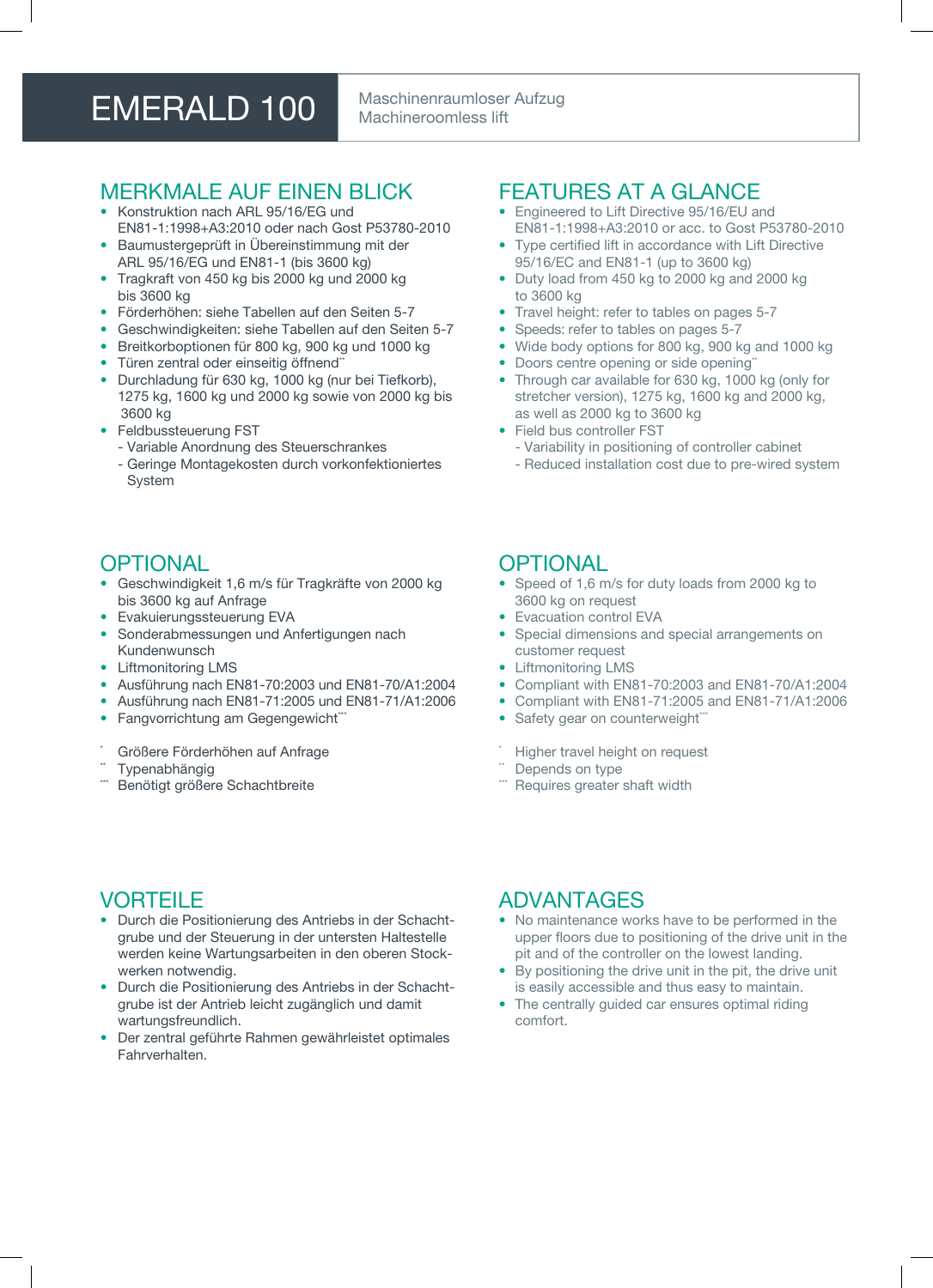## With know-how to the top!



### **STEUERUNG**

#### TEcHniScHE DATEn

- kompakte Bauform 2000x400x200 mm (HxBxT)
- Basisanordnung neben der untersten **Schachttür**
- Lackierter Schrank in iP44 (RAL 7035)
- Schwenkhebelverschluss mit Profilzylinder abschließbar
- Verstellfüße zum Ausgleich unterschiedlicher fußbodenaufbauten
- Aufzugwärter-Bedienpaneel enthält alle Schaltelemente zur Personenbefreiung
- Bereich für befugtes Personal ist abgedeckt mit einer durchsichtigen Plexiglasplatte
- notbetrieb-Monitor ersetzt die Überwachung des Antriebs bei Rückholfahrt (En81-1 14.2.1.4)
- notstromversorgung uSV ermöglicht die Personenbefreiung bei Spannungsausfall



### **CONTROLLER**

#### TEcHnicAL DATA

- compact design 2000x400x200 mm (HxWxD)
- Standard position beside the lowest landing door
- Painted cabinet protection class IP44 (RAL 7035) Key locked by locking cylinder mounted into turn
- lever handle • Adjustable footing for compensation of uneven floors
- The panel for the lift rescue person contains all necessary switching elements to free trapped persons
- The cabinet section, accessible to authorised persons only, is covered by a transparent plexiglass cover
- Emergency operation monitor replaces direct observation of the drive in case of emergency operation in compliance with En81-1 14.2.1.4
- Emergency power supply by UPS enables evacuation of passengers in case of power failure

#### **STEUERUNGSTECHNIK**

- Plug-and-play-Steuerung fST gewährleistet kürzeste Montagezeiten durch vorkonfektionierte Schachtinstallation
- Vorkonfektioniertes Hängekabel (flachband)
- Vielfältige Diagnose- und fernwirkfunktionen
- Einfache inbetriebnahme durch Lern- und kalibrierfahrt
- Digitale Schachtkopierung durch inkrementalgeber (am Geschwindigkeitsbegrenzer)

#### AnTRiEBSTEcHnik

- feldorientierter frequenzumrichter im Schacht integriert
- Ansteuerung und Bedienung über DcP vom Schaltschrank aus

#### **OPTIONAL**

- Handterminal HHT (bzw. fST-iRT in Verbindung mit der Etagenanzeige EAZ-VfD) ermöglicht die Parametrierung des frequenzumrichters von der kabine aus
- Schaltschrank lieferbar in feuerschutzklasse f30 (ohne funktionserhalt), Maße: 2300x520x280 mm (HxBxT)
- Variable Anordnung bis zu 25 m entfernt, bezogen auf die Basisanordnung
- Schrank in V2A geschliffen
- Einfahren und nachholen bei offener Tür

#### cOnTROL TEcHnOLOGy

- Plug-and-play controller fST enables short installation time by pre-wired shaft cabling
- Pre-wired travelling cable (flat type)
- numerous functions for diagnostics and remote interaction
- Simple commissioning with test drive function and calibration test
- Digital shaft registration by incremental encoder (on the overspeed governor)

#### DRiVE TEcHnOLOGy

- field-oriented frequency inverter integrated into the shaft
- Control and operation via DCP interface from the cabinet

#### **OPTIONAL**

- Hand terminal HHT (or FST-IRT in combination with position indicator EAZ-VfD) allows setting of parameters of the frequency inverter from cabin top
- control cabinet with fire-resistance class f30 (without backup of functions), dimensions: 2300x520x280 mm (HxWxD)
- Variable positioning up to 25 m away from the standard positioning
- cabinet made of satin finished stainless steel
- Levelling and pre-opening with open door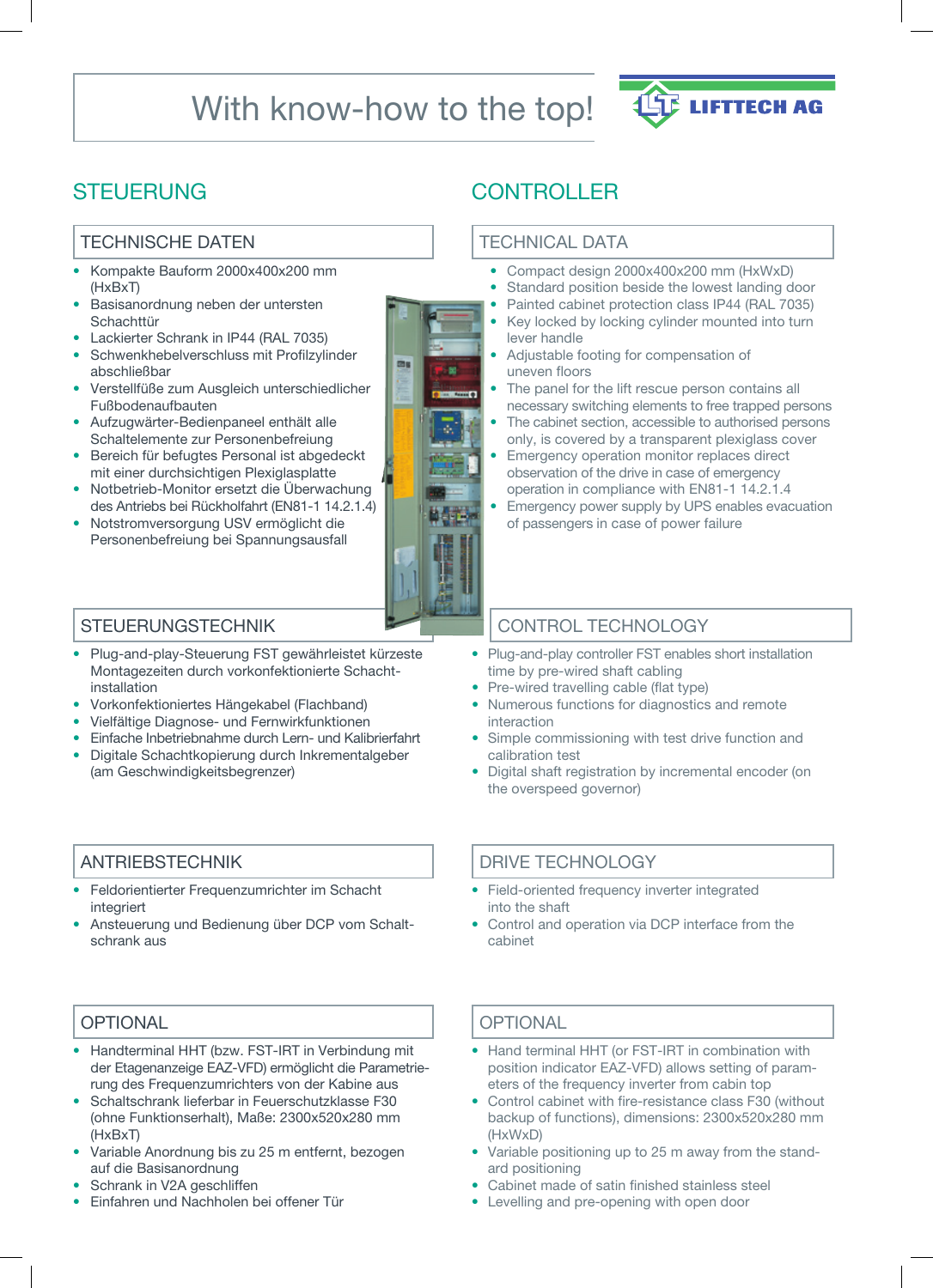Machineroomless lift

#### BEiSPiEL / ExAMPLE

#### AufHänGunG 2:1 BiS 2000 kG SuSPEnSiOn 2:1 uP TO 2000 kG HöHEnRiSS / VERTicAL SEcTiOn

#### AufHänGunG 2:1 BiS 2000kG SuSPEnSiOn 2:1 uP TO 2000 kG GRunDRiSS / HORiZOnTAL SEcTiOn





#### AufHänGunG 4:1 2000 kG BiS 3600 kG SuSPEnSiOn 4:1 2000 kG uP TO 3600 kG GRunDRiSS / HORiZOnTAL SEcTiOn

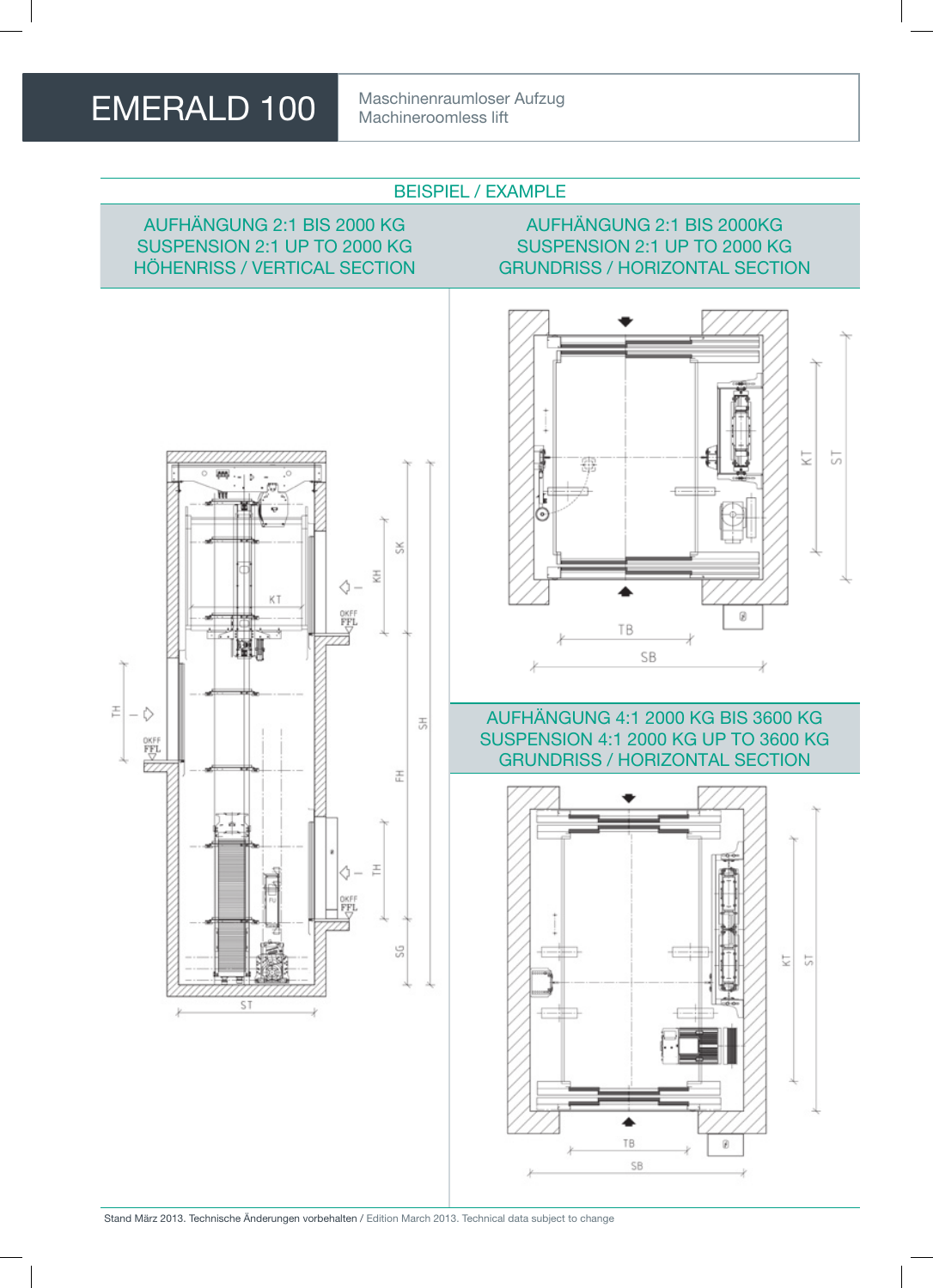| EMERALD 100                                                                                                       |                        |                    | With know-h |               |                                                                             |               |                         |                              | ow to the top! |                                  |               |          |               |                                                                                                            | U        | LIFTTECH      |               | <b>C</b> |
|-------------------------------------------------------------------------------------------------------------------|------------------------|--------------------|-------------|---------------|-----------------------------------------------------------------------------|---------------|-------------------------|------------------------------|----------------|----------------------------------|---------------|----------|---------------|------------------------------------------------------------------------------------------------------------|----------|---------------|---------------|----------|
|                                                                                                                   |                        |                    |             |               | <b>PRODUKTSPEZ</b>                                                          |               |                         | FIKATION / PRODUCT           |                | SPECIFICATIONS                   |               |          |               |                                                                                                            |          |               |               |          |
| Nutzlast Q / Duty load DI                                                                                         | $\overline{g}$         |                    |             | 480           |                                                                             |               |                         | 630                          |                |                                  |               |          |               | 900B                                                                                                       |          |               | coo           |          |
| Aufhängung / Suspension                                                                                           |                        | 2:1                |             | $2:1$         |                                                                             | $2:1$         |                         | 2:1                          |                |                                  | $2:1$         |          |               | $\overline{2:1}$                                                                                           |          |               | $2:1$         |          |
| Number of persons<br>Personenanzahl                                                                               |                        | $\circ$            |             | $\circ$       |                                                                             | $\infty$      |                         | $\infty$                     |                |                                  | $\frac{1}{2}$ |          |               | $\frac{1}{2}$                                                                                              |          |               | $\frac{3}{2}$ |          |
| Geschwindigkeit V / Speed V                                                                                       | m/s                    | $\overline{1}$ , O | 1,6         | 1,0           | 1,6                                                                         | $\circ$<br>÷, | 1,6                     | 1,0                          | 1,6            | 1,0                              | 1,6           | 2,0      | 1,0           | 1,6                                                                                                        | 2,0      | 1,0           | 1,6           | 2,0      |
| Förderhöhe max.<br>Max. travel height                                                                             | $\mathsf E$            | $30\,$             | 75          | 30            | 75                                                                          | 30            | 75                      | 30                           | 75             | 80                               | 75            |          | 30            | 75                                                                                                         |          | 30            | 75            |          |
| Durchladung /<br>Through cabin                                                                                    | ja/nein<br>yes/no      | nein/no            |             | nein/no       |                                                                             | nein/no       |                         | ja/yes                       |                |                                  | nein/no       |          |               | nein/no                                                                                                    |          |               | nein/no       |          |
| Anzahl der Haltestellen<br>Number of stops                                                                        | Stok.<br>pcs.          | $\frac{3}{2}$      | 26          | $\frac{3}{2}$ | 26                                                                          | $\frac{3}{5}$ | 26                      | $\frac{3}{2}$                | 26             | $\frac{3}{2}$                    | 26            |          | $\frac{3}{2}$ | 26                                                                                                         |          | $\frac{3}{2}$ | 26            |          |
| Schachtabmessungen / Shaff                                                                                        |                        |                    |             |               |                                                                             |               |                         |                              |                |                                  |               |          |               |                                                                                                            |          |               |               |          |
| NS / SN                                                                                                           | mm                     | 1550               | 1600        | 1500          | 1550                                                                        | 1650          | 1700                    | 1650                         | 1700           | 1950                             | 2000          |          | 2050          | 2100                                                                                                       |          | 1650 (1700)   | 1750          |          |
| $\overline{\text{ST}}$ / $\overline{\text{SD}}$                                                                   | mm                     | 1800               |             | 1800          |                                                                             | 1800          |                         | 1950                         |                |                                  | 1900          |          |               | 1900                                                                                                       |          | 2450          | 2500          |          |
| SG / Pit                                                                                                          | $\overline{\text{mm}}$ | 1400               | 1500        | 1400          | 1500                                                                        | 1400          | 1500                    | 1400                         | 1500           | 1400                             | 1500          | 1900     | 1400          | 1500                                                                                                       | 1900     | 1400          | 1500          | 1900     |
| SK/HR                                                                                                             | mm                     | 3500               | 3850        | 3500          | 3850                                                                        | 3500          | 3850                    | 3500                         | 3850           | 3600                             | 3950          | 4250     | 3600          | 3950                                                                                                       | 4250     | 3600          | 3950          | 4250     |
| Türen / Doors                                                                                                     |                        |                    |             |               |                                                                             |               |                         |                              |                |                                  |               |          |               |                                                                                                            |          |               |               |          |
| (optional)<br>VO/B/                                                                                               | $\overline{\text{mm}}$ | 800 (700)          |             | 800 (700)     |                                                                             | 900 (800)     |                         | 900 (800)                    |                |                                  | 900 (800)     |          |               | 900                                                                                                        |          |               | 900           |          |
| (optional)<br>TH/DH                                                                                               | $\overline{\Xi}$       | 2000 (2100)        |             | 2000 (2100)   |                                                                             | 2000 (2100)   |                         | 2000 (2100)                  |                |                                  | 2000 (2100)   |          |               | 2000 (2100)                                                                                                |          |               | 2000 (2100)   |          |
| Türtyp / Door type                                                                                                |                        |                    |             |               |                                                                             |               |                         |                              |                |                                  |               |          |               |                                                                                                            |          |               |               |          |
|                                                                                                                   | S <sub>2</sub> L/R     | $\times$           |             | $\times$      |                                                                             | $\times$      |                         | $\times$                     |                |                                  |               |          |               |                                                                                                            |          |               | $\times$      |          |
|                                                                                                                   | <b>S3L/R</b>           |                    |             |               |                                                                             |               |                         |                              |                |                                  |               |          |               |                                                                                                            |          |               |               |          |
|                                                                                                                   | S <sub>2</sub> Z       |                    |             |               |                                                                             | $\circ$       |                         | $\circ$                      |                |                                  | $\times$      |          |               | $\times$                                                                                                   |          |               | $\circ$       |          |
|                                                                                                                   | S4Z                    |                    |             |               |                                                                             |               |                         |                              |                |                                  |               |          |               |                                                                                                            |          |               |               |          |
| Kabine / Cabin                                                                                                    |                        |                    |             |               |                                                                             |               |                         |                              |                |                                  |               |          |               |                                                                                                            |          |               |               |          |
| KB/CW                                                                                                             | mm                     | 1000               |             | 950           |                                                                             | 1100          |                         | 1100                         |                |                                  | 1400          |          |               | 1500                                                                                                       |          |               | 1100          |          |
| KT/CD                                                                                                             | $\overline{\text{mm}}$ | 1250               |             | 1300          |                                                                             | 1400          |                         | 1400                         |                |                                  | 1400          |          |               | 1400                                                                                                       |          |               | 2100          |          |
| KH Innenmaß / CH clear height                                                                                     | mm                     | 2200               |             | 2200          |                                                                             | 2200          |                         | 2200                         |                |                                  | 2200          |          |               | 2200                                                                                                       |          |               | 2200          |          |
| Antrieb / Drive                                                                                                   |                        |                    |             |               |                                                                             |               |                         |                              |                |                                  |               |          |               |                                                                                                            |          |               |               |          |
| Getriebe/Getriebelos<br>Geared/Gearless                                                                           |                        | gearless           | gearless    | gearless      | gearless                                                                    | gearless      | gearless                | gearless                     | gearless       | gearless                         | gearless      | gearless | gearless      | gearless                                                                                                   | gearless | gearless      | gearless      | gearless |
| P nenn / P nomina                                                                                                 | KW                     | 5,0                | 8,2         | 5,0           | 8,2                                                                         | 5,0           | 8,2                     | 5,0                          | 8 <sub>2</sub> | 7,0                              | 11,5          | 13,0     | 7,0           | 11,5                                                                                                       | 13,0     | 7,0           | 11,5          | 20,0     |
| Nominal current<br>Nennstrom                                                                                      | $\prec$                | 11,0               | 21,2        | 13,2          | 22,0                                                                        | $17,1$        | 23,1                    | 17,1                         | 23,1           | 20,9                             | 29,2          | 31,4     | 22,9          | 32,5                                                                                                       | 36,8     | 24,1          | 35,4          | 40,1     |
| Fahrten / Motor starts                                                                                            | F/h<br>S/h             | 240                | 240         | 240           | 240                                                                         | 240           | 240                     | 240                          | 240            | 240                              | 240           | 240      | 240           | 240                                                                                                        | 240      | 240           | 240           | 240      |
| * Schachtmaße basierend auf Tür Typ "C" markiert mit x<br>* Shaft dimensions based on door type "C" marked with x |                        |                    |             |               | Optional: Türen und Kabinen mit and<br>Optional: Doors and cabins with othe |               | r dimensions on request | eren Abmessungen auf Anfrage |                | $0 =$ optional<br>$x =$ standard |               |          |               | Stand März 2013. Technische Änderungen vorbehalten<br>Edition March 2013. Technical data subiect to change |          |               |               |          |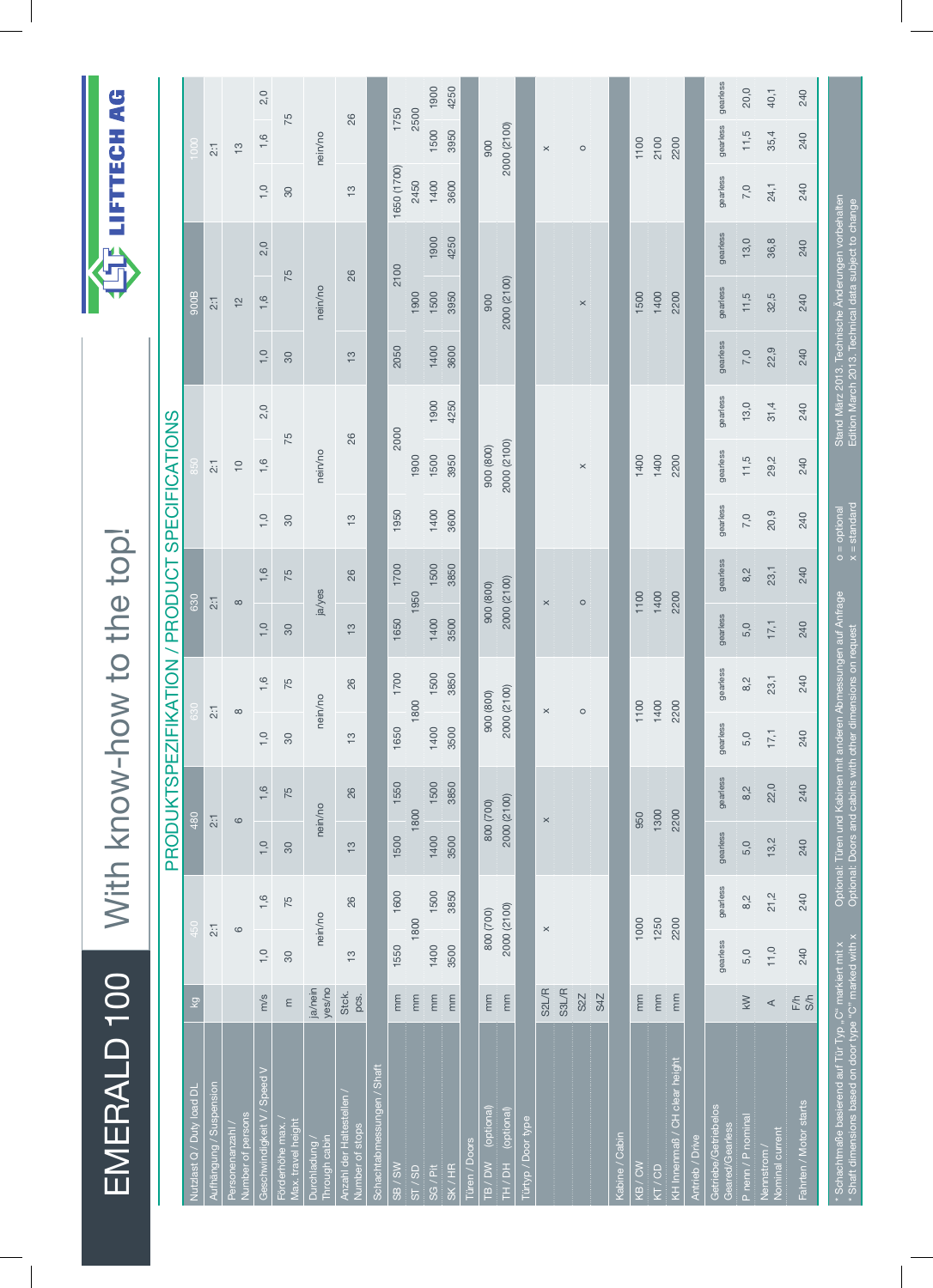| EMERALD 100                                                                                                       |                         |               |                |          |                                                                                                                          |               |                            | With know-how to the top!                     |                                  |          |                                                                                                            |                          |          |               | LIFTTECH           | 4d       |
|-------------------------------------------------------------------------------------------------------------------|-------------------------|---------------|----------------|----------|--------------------------------------------------------------------------------------------------------------------------|---------------|----------------------------|-----------------------------------------------|----------------------------------|----------|------------------------------------------------------------------------------------------------------------|--------------------------|----------|---------------|--------------------|----------|
|                                                                                                                   |                         |               |                |          |                                                                                                                          |               |                            | PRODUKTSPEZIFIKATION / PRODUCT SPECIFICATIONS |                                  |          |                                                                                                            |                          |          |               |                    |          |
| Nutzlast Q / Duty load DL                                                                                         | δz                      |               |                |          |                                                                                                                          | 1000B         |                            |                                               |                                  |          |                                                                                                            | 600                      |          |               |                    |          |
| Aufhängung / Suspension                                                                                           |                         |               | 2:1            |          |                                                                                                                          | 2:1           |                            |                                               | 2:1                              |          |                                                                                                            | 2:1                      |          |               | 2:1                |          |
| Personenanzahl / Number of persons                                                                                |                         |               | $\overline{4}$ |          |                                                                                                                          | $\frac{1}{2}$ |                            |                                               | $\overline{1}$                   |          |                                                                                                            | $\overline{\mathcal{C}}$ |          |               | 26                 |          |
| Geschwindigkeit V / Speed V                                                                                       | m/s                     | 1,0           | 1,6            | 2,0      | 1,0                                                                                                                      | 1,6           | 2,0                        | $\overline{1}$ , $\overline{0}$               | 1,6                              | 2,0      | 1,0                                                                                                        | 1,6                      | 2,0      | 1,0           | 1,6                | 2,0      |
| Förderhöhe max. / Max. travel height                                                                              | $\mathsf{E}$            | 30            | 75             |          | 30                                                                                                                       |               | 75                         | 30                                            | 75                               |          | 25                                                                                                         | 75                       |          | 25            | 75                 |          |
| Durchladung / Through cabin                                                                                       | ja/nein<br>yes/no       |               | ja/yes         |          |                                                                                                                          | nein/no       |                            |                                               | nein/no (ja/yes)                 |          |                                                                                                            | nein/no (ja/yes)         |          |               | nein/no (ja/yes)   |          |
| Anzahl der Haltestellen / Number of<br>stops                                                                      | Stok.<br>pcs.           | $\frac{1}{2}$ | 26             |          | $\frac{1}{2}$                                                                                                            |               | 26                         | $\frac{1}{2}$                                 | 26                               |          | $\frac{3}{2}$                                                                                              | 26                       |          | $\frac{3}{2}$ | 26                 |          |
| Schachtabmessungen<br>Shaft                                                                                       |                         |               |                |          |                                                                                                                          |               |                            |                                               |                                  |          |                                                                                                            |                          |          |               |                    |          |
| $\text{SB}$ / SW                                                                                                  | mm                      | 1650 (1700)   | 1750           |          | 2150 (2200)                                                                                                              |               | 2250 (2300)                | 1850 (2000)                                   | 1950 (2100)                      |          | 2200 (2300)                                                                                                | 2300 (2400)              |          | 2200 (2300)   | 2300 (2400)        |          |
| ST / SD                                                                                                           | $\overline{\text{mm}}$  |               | 2650           |          |                                                                                                                          | 1950          |                            | 2650 (2850)                                   | 2700 (2850)                      |          | 2775 (2950)                                                                                                | 2800 (2950)              |          | 3075 (3210)   | 3150 (3210)        |          |
| SG / Pit                                                                                                          | $\overline{\mathrm{m}}$ | 1400          | 1500           | 1900     | 1400                                                                                                                     | 1500          | 1900                       | 1500                                          | 1600                             | 1900     | 1500                                                                                                       | 1600                     | 1900     | 1500          | 1600               | 1900     |
| SK/HR                                                                                                             | $\overline{\Xi}$        | 3600          | 3950           | 4250     | 3600                                                                                                                     | 3950          | 4250                       | 3700                                          | 3950                             | 4250     | 3700                                                                                                       | 3950                     | 4250     | 3700          | 3950               | 4250     |
| Türen / Doors                                                                                                     |                         |               |                |          |                                                                                                                          |               |                            |                                               |                                  |          |                                                                                                            |                          |          |               |                    |          |
| (optional)<br>TB / DN                                                                                             | $\overline{\text{mm}}$  |               | 900            |          |                                                                                                                          | 000 (1000)    |                            |                                               | 1000 (1100)                      |          |                                                                                                            | 1200 (1300)              |          |               | 1200 (1300)        |          |
| (optional)<br>H / DH                                                                                              | $\overline{\text{mm}}$  |               | 2000 (2100)    |          |                                                                                                                          | 2000 (2100)   |                            |                                               | 2000 (2100)                      |          |                                                                                                            | 2000 (2100)              |          |               | 2000 (2100)        |          |
| Türtyp / Door type                                                                                                | S <sub>2</sub> L/R      |               |                |          |                                                                                                                          |               |                            |                                               |                                  |          |                                                                                                            |                          |          |               |                    |          |
|                                                                                                                   |                         |               | $\times$       |          |                                                                                                                          |               |                            |                                               | $\times$                         |          |                                                                                                            | $\times$                 |          |               | $\times$           |          |
|                                                                                                                   | S3L/R                   |               |                |          |                                                                                                                          |               |                            |                                               | $\circ$                          |          |                                                                                                            | $\circ$                  |          |               | $\circ$            |          |
|                                                                                                                   | S4Z<br>S <sub>2</sub> Z |               | $\circ$        |          |                                                                                                                          | $\times$      |                            |                                               | $\circ$                          |          |                                                                                                            | $\circ$<br>$\circ$       |          |               | $\circ$<br>$\circ$ |          |
|                                                                                                                   |                         |               |                |          |                                                                                                                          |               |                            |                                               | $\circ$                          |          |                                                                                                            |                          |          |               |                    |          |
| Kabine / Cabin                                                                                                    |                         |               |                |          |                                                                                                                          |               |                            |                                               |                                  |          |                                                                                                            |                          |          |               |                    |          |
| KB / CW                                                                                                           | $\overline{\text{m}}$   |               | 1100           |          |                                                                                                                          | 1600          |                            |                                               | 1200                             |          |                                                                                                            | 1400                     |          |               | 1500               |          |
| 47/CD                                                                                                             | $\overline{\rm mm}$     |               | 2100           |          |                                                                                                                          | 1400          |                            |                                               | 2300                             |          |                                                                                                            |                          |          |               | 2700 (2660)        |          |
| KH Innenmaß / CH clear height                                                                                     | $\overline{\rm mm}$     |               | 2200           |          |                                                                                                                          | 2200          |                            |                                               | 2200                             |          |                                                                                                            | 2200                     |          |               | 2200               |          |
| Antrieb / Drive                                                                                                   |                         |               |                |          |                                                                                                                          |               |                            |                                               |                                  |          |                                                                                                            |                          |          |               |                    |          |
| Getriebe/Getriebelos<br>Geared/Gearless                                                                           |                         | gearless      | gearless       | gearless | gearless                                                                                                                 | gearless      | gearless                   | gearless                                      | gearless                         | gearless | gearless                                                                                                   | gearless                 | gearless | gearless      | gearless           | gearless |
| P nenn / P nominal                                                                                                | KW                      | 7,0           | 18,0           | 20,0     | 7,0                                                                                                                      | 11,5          | 20,0                       | 11,0                                          | 18,0                             | 32,0     | 11,0                                                                                                       | 26,0                     | 32,0     | 16,0          | 26,0               | 32,0     |
| Nominal current<br>Nennstrom /                                                                                    | ⋖                       | 24,4          | 37,5           | 42,0     | 24,1                                                                                                                     | 35,4          | 40,1                       | 34,0                                          | 46,0                             | 52,2     | 36,6                                                                                                       | 50,6                     | 59,5     | $43$          | $68$               | $\rm 80$ |
| Fahrten / Motor starts                                                                                            | F/h<br>S/h              | 240           | 240            | 240      | 240                                                                                                                      | 240           | 240                        | 240                                           | 240                              | 240      | 240                                                                                                        | 240                      | 240      | 240           | 240                | 240      |
| * Schachtmaße basierend auf Tür Typ "C" markiert mit x<br>* Shaft dimensions based on door type "C" marked with x |                         |               |                |          | Optional: Türen und Kabinen mit anderen Abmessungen auf ،<br>Optional: Doors and cabins with other dimensions on request |               | en Abmessungen auf Anfrage |                                               | $o =$ optional<br>$x =$ standard |          | Stand März 2013. Technische Änderungen vorbehalten<br>Edition March 2013. Technical data subiect to change |                          |          |               |                    |          |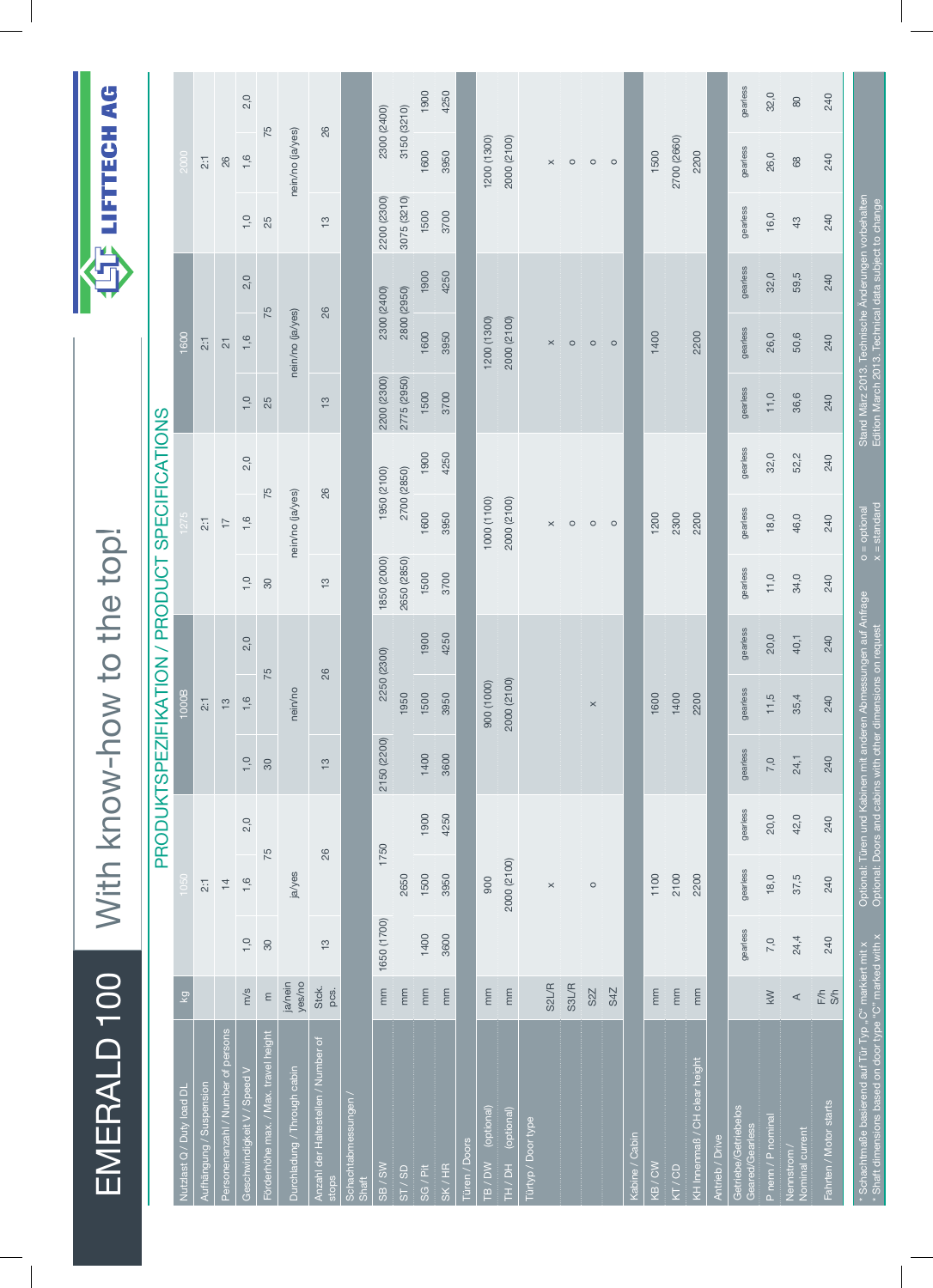|                                                                                                                   |                        |               |                                                                                                          |               |                       |                                  |                   |                                                      | 3200                                               |               |               |
|-------------------------------------------------------------------------------------------------------------------|------------------------|---------------|----------------------------------------------------------------------------------------------------------|---------------|-----------------------|----------------------------------|-------------------|------------------------------------------------------|----------------------------------------------------|---------------|---------------|
| Nutzlast Q / Duty load DL                                                                                         | $\overline{Q}$         |               | 2000                                                                                                     |               | 2500                  |                                  | 2800              |                                                      |                                                    |               | 3600          |
| Aufhängung / Suspension                                                                                           |                        | 4:1           | $4:1$                                                                                                    | 4:1           | $4:1$                 | $4:1$                            | $4:1$             | $4:1$                                                | $4:1$                                              | $4:1$         | $4:1$         |
| Personenanzahl / Number of persons                                                                                |                        | 26            | 26                                                                                                       | 33            | 33                    | 57                               | 57                | 43                                                   | $43\,$                                             | $48$          | 48            |
| Geschwindigkeit V / Speed V                                                                                       | m/s                    | 1,0           | 1,0                                                                                                      | 1,0           | 1,0                   | 1,0                              | 1,0               | 1,0                                                  | 1,0                                                | 1,0           | 1,0           |
| Förderhöhe max. / Max. travel height                                                                              | $\epsilon$             | 45            | 45                                                                                                       | 45            | 45                    | 45                               | 45                | 45                                                   | 45                                                 | 45            | 45            |
| Durchladung / Through cabin                                                                                       | ja/nein<br>yes/no      | nein/no       | ja/yes                                                                                                   | nein/no       | ja/yes                | nein/no                          | ja/yes            | nein/no                                              | ja/yes                                             | nein/no       | ja/yes        |
| Anzahl der Haltestellen /<br>Number of stops                                                                      | Stok.<br>pcs.          | $\frac{6}{1}$ | $\frac{6}{1}$                                                                                            | $\frac{6}{1}$ | $\frac{6}{1}$         | $\frac{6}{1}$                    | $\frac{6}{5}$     | $\frac{6}{1}$                                        | $\frac{6}{5}$                                      | $\frac{6}{1}$ | $\frac{6}{1}$ |
| Schachtabmessungen / Shaft                                                                                        |                        |               |                                                                                                          |               |                       |                                  |                   |                                                      |                                                    |               |               |
| $\overline{\text{SB}}$ / SW                                                                                       | $\overline{\text{mm}}$ | 2350          | 2350                                                                                                     | 2650          | 2650                  | 2750                             | 2750              | 2850                                                 | 2850                                               | 2850          | 2850          |
| $\overline{\text{ST}}$ sp                                                                                         | mm                     | 3100          | 3230                                                                                                     | 3100          | 3330                  | 3200                             | 3430              | 3450                                                 | 3610                                               | 3750          | 3930          |
| SG/Pit                                                                                                            | $\overline{\text{mm}}$ | 1600          | 1600                                                                                                     | 1600          | 1600                  | 1600                             | 1600              | 1600                                                 | 1600                                               | 1600          | 1600          |
| SK/HR                                                                                                             | mm                     | 3700          | 3700                                                                                                     | 3700          | 3700                  | 3700                             | 3700              | 3700                                                 | 3700                                               | 3700          | 3700          |
| Türen/Doors                                                                                                       |                        |               |                                                                                                          |               |                       |                                  |                   |                                                      |                                                    |               |               |
| (optional)<br>VO / B                                                                                              | $\overline{\text{mm}}$ | 1300          | 1300                                                                                                     | 1400          | 1400                  | 1500                             | 1500              | 1500                                                 | 1500                                               | 1500          | 1500          |
| (optional)<br>TH / DH                                                                                             | $\overline{\text{mm}}$ | 2000 (2100)   | 2000 (2100)                                                                                              | 2000 (2100)   | 2000 (2100)           | 2000 (2100)                      | 2000 (2100)       | 2000 (2100)                                          | 2000 (2100)                                        | 2000 (2100)   | 2000 (2100)   |
| $TH$ max. $\sqrt{ }$<br>DH max                                                                                    | mm                     | 2500          | 2500                                                                                                     | 2500          | 2500                  | 2500                             | 2500              | 2500                                                 | 2500                                               | 2500          | 2500          |
| Türtyp / Door type                                                                                                |                        |               |                                                                                                          |               |                       |                                  |                   |                                                      |                                                    |               |               |
|                                                                                                                   | S <sub>2</sub> L/R     | $\times$      | $\times$                                                                                                 | $\circ$       | $\circ$               | $\circ$                          | $\circ$           | $\circ$                                              | $\circ$                                            | $\circ$       | $\circ$       |
|                                                                                                                   | S3L/R                  | $\circ$       | $\circ$                                                                                                  | $\circ$       | $\circ$               | $\circ$                          | $\circ$           | $\circ$                                              | $\circ$                                            | $\circ$       | $\circ$       |
|                                                                                                                   | S <sub>2</sub> Z       | $\circ$       | $\circ$                                                                                                  | $\circ$       | $\circ$               | $\circ$                          | $\circ$           | $\circ$                                              | $\circ$                                            | $\circ$       | $\circ$       |
|                                                                                                                   | S <sub>4</sub> Z       | $\circ$       | $\circ$                                                                                                  | $\mathbb{R}$  | $\mathbb{R}$          | $\mathsf{X}$                     | $\mathbf{\times}$ | $\mathbb{R}$                                         | $\mathbb{R}$                                       | $\mathsf{X}$  | $\mathbb{R}$  |
| Kabine / Cabin                                                                                                    |                        |               |                                                                                                          |               |                       |                                  |                   |                                                      |                                                    |               |               |
| KB/CW                                                                                                             | $\overline{\text{mm}}$ | 1500          | 1500                                                                                                     | 1800          | 1800                  | 1900                             | 1900              | 2000                                                 | 2000                                               | 2000          | 2000          |
| KT/CD                                                                                                             | $\overline{\text{mm}}$ | 2700          | 2630                                                                                                     | 2700          | 2670                  | 2800                             | 2770              | 3000                                                 | 2950                                               | 3300          | 3270          |
| KH Innenmaß / CH clear height                                                                                     | $\overline{\text{mm}}$ | 2100 (2200)   | 2100 (2200)                                                                                              | 2100 (2200)   | 2100 (2200)           | 2100 (2200)                      | 2100 (2200)       | 2100 (2200)                                          | 2100 (2200)                                        | 2100 (2200)   | 2100 (2200)   |
| Antrieb / Drive                                                                                                   |                        |               |                                                                                                          |               |                       |                                  |                   |                                                      |                                                    |               |               |
| Getriebe/Getriebelos<br>Geared/Gearless                                                                           |                        | gearless      | gearless                                                                                                 | gearless      | gearless              | gearless                         | gearless          | gearless                                             | gearless                                           | gearless      | gearless      |
| P nenn / P nominal                                                                                                | KW                     | 20,0          | 20,0                                                                                                     | 20,0          | 20,0                  | 20,0                             | 20,0              | 32,0                                                 | 32,0                                               | 32,0          | 32,0          |
| Nennstrom / Nominal current                                                                                       | $\prec$                | 36,0          | 36,0                                                                                                     | 44,0          | 44,0                  | 54,4                             | 54,4              | 55,0                                                 | 55,0                                               | 80,0          | 80,0          |
| Fahrten / Motor starts                                                                                            | F/h<br>$\frac{5}{10}$  | 180           | 180                                                                                                      | 180           | 180                   | 180                              | 180               | 180                                                  | 180                                                | 180           | 180           |
| * Schachtmaße basierend auf Tür Typ "C" markiert mit x<br>* Shaft dimensions based on door type "C" marked with x |                        |               | Optional: Türen und Kabinen mit anderen Abmessungen auf Anfrage<br>Optional: Doors and cabins with other |               | dimensions on request | $x = standard$<br>$o =$ optional |                   | Edition March 2013. Technical data subject to change | Stand März 2013. Technische Änderungen vorbehalten |               |               |